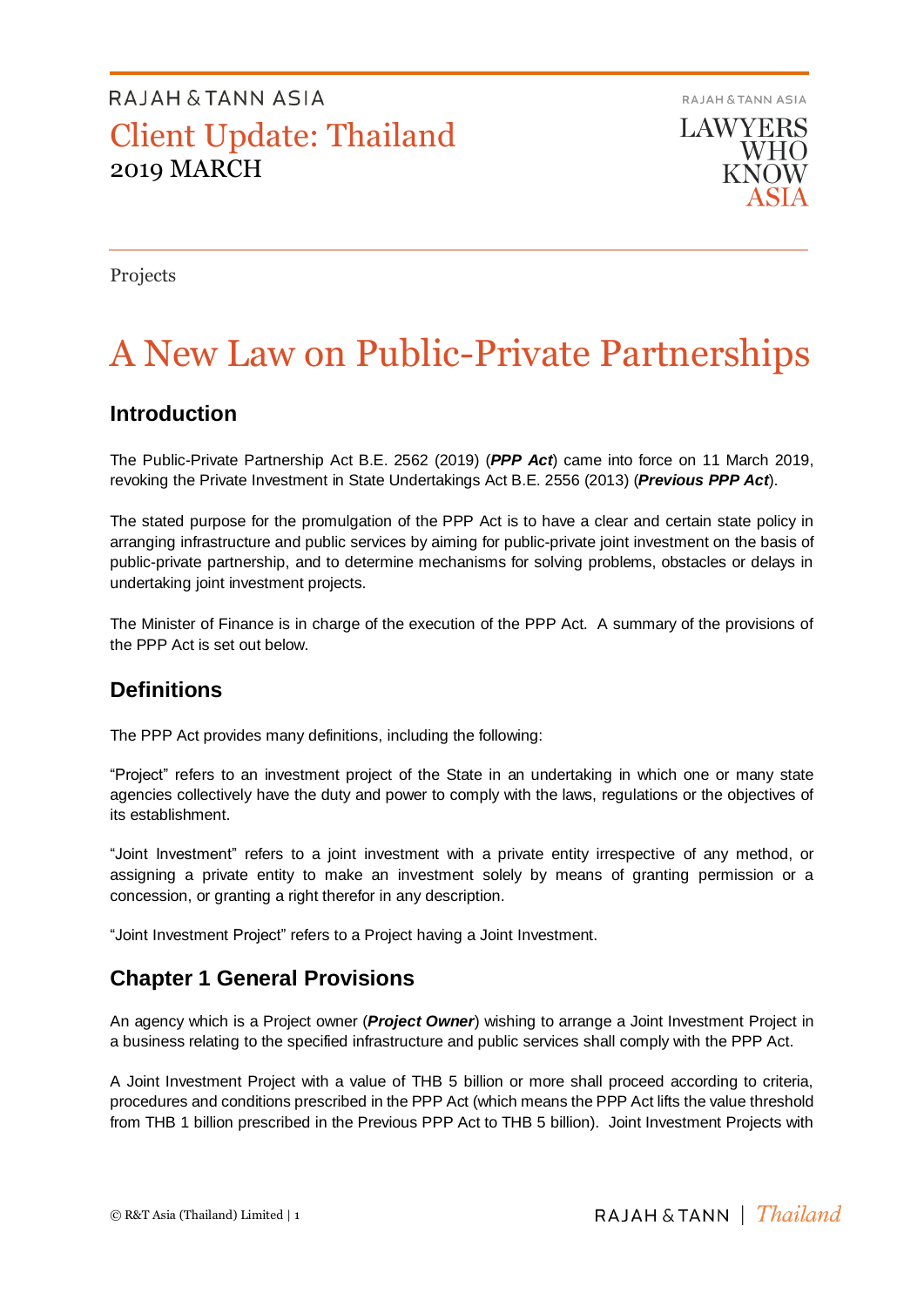RAJAH & TANN ASIA **LAWYERS WHO KNOW** 

Projects

a value less than THB 5 billion shall proceed according to criteria and procedures determined and notified by the Public-Private Partnership Policy Committee (*PPP Committee*).

### **Chapter 2 Arrangement Plan for Joint Investment Project**

This chapter is a new concept added to the PPP Act. The State Enterprise Policy Office (*SEPO*) shall prepare the arrangement plan for the Joint Investment Project which is consistent with the master plan on the development of infrastructure and the social aspects of the country prepared by the Office of the National Economic and Social Development Council, and further propose this plan to the PPP Committee for approval.

Once the arrangement plan for the Joint Investment Project has been approved by the PPP Committee, it shall be disseminated through the SEPO's information network system. The state agency shall proceed with such arrangement plan for the Joint Investment Project.

### **Chapter 3 Public-Private Partnership Policy Committee**

The Public-Private Partnership Policy Committee shall be established (i) to provide opinions to the Finance Minister prior to the enactment of Royal Decrees or Ministerial Regulations; (ii) to approve the arrangement plan for the Joint Investment Project; (iii) to determine the criteria and procedures for the arrangement and proceeding of the Joint Investment Project with a value less than THB 5 billion; (iv) to approve the revision of the Joint Investment contract; and (v) to give decisions on problems pertaining to the implementation of the PPP Act, etc.

### **Chapter 4 Preparation and Implementation of the Project**

### Part 1 Project Proposal

When proposing a Project with a proposed Joint Investment, a Project Owner shall prepare a study and analysis report on the Project containing the details notified by the PPP Committee. In this regard, the Project Owner shall engage a consultant to jointly prepare the report.

The Project Owner shall submit the principle of the Joint Investment Project, together with the study and analysis report to the responsible Minister, and further to the PPP Committee, for consideration and approval.

Once approved, the responsible Minister will propose the principle of the Joint Investment Project to the Cabinet for approval to proceed with the Joint Investment Project.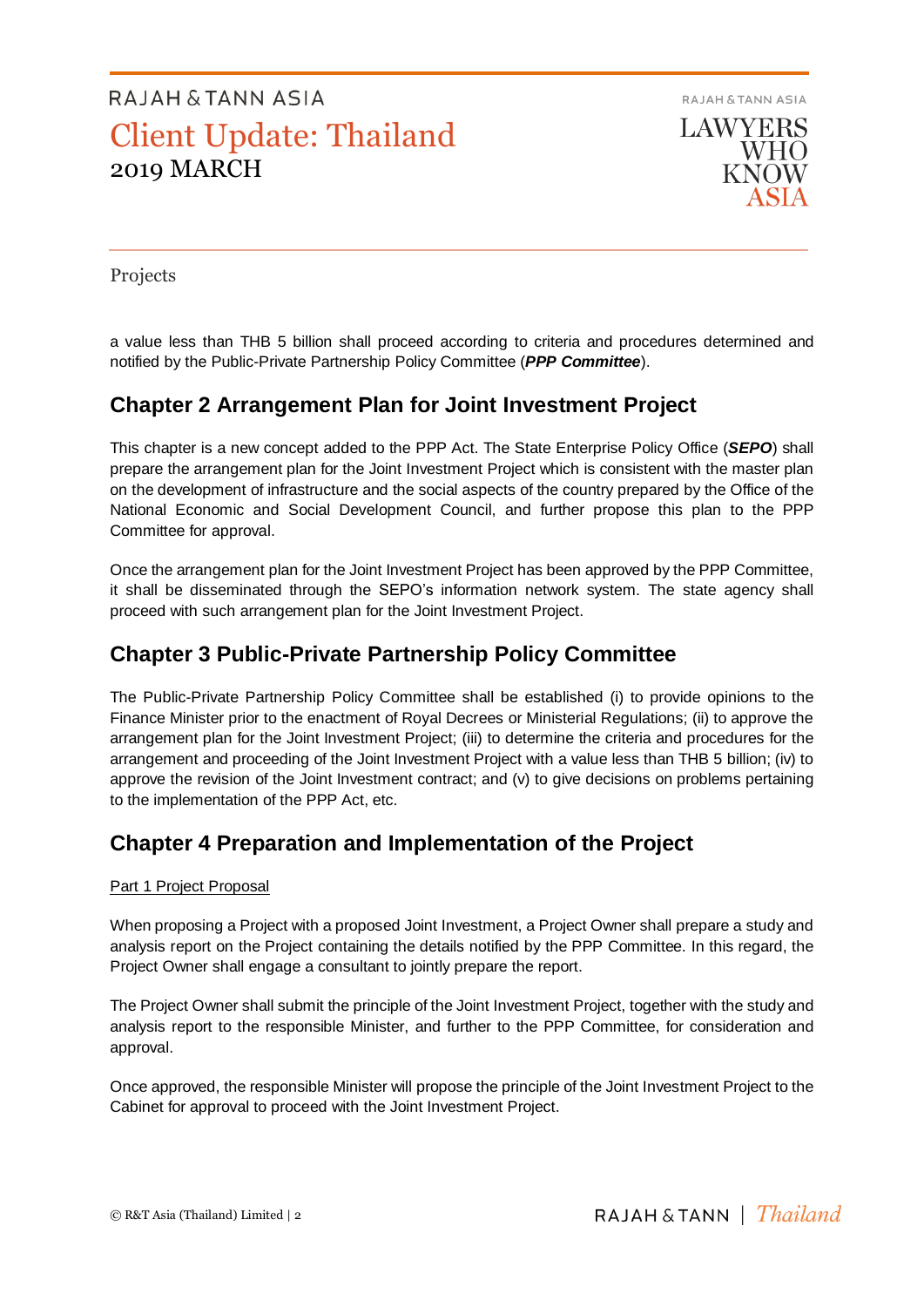RAJAH & TANN ASIA



Projects

### **Part 2 Private Entity Selection**

The selection of a private entity shall be made by bidding, unless the Cabinet has approved other selection methods. The Project Owner shall prepare the draft invitation to tender, draft document for selection of private entity and draft Joint Investment contract and propose them to a selection committee for approval. The Project Owner and the selection committee shall then proceed with the selection of the private entity.

After obtaining the private entity selection result and a draft Joint Investment contract which has been negotiated with the selected private entity, the Project Owner shall submit the draft Joint Investment contract to the Office of the Attorney-General for review. Further, the Project Owner shall propose the aforementioned documents to the responsible Minister and, finally, the Cabinet. Once the Cabinet approves, the Project Owner is able to enter into the Joint Investment contract with the selected private entity.

### Part 3 Joint Investment Project Supervision

Upon signing the Joint Investment contract, the responsible Minister shall appoint a supervisory committee, having the duty and power to supervise and monitor the Joint Investment Project, as well as render opinions in support of the revision of the Joint Investment contract.

### Part 4 Amendment of the Joint Investment Contract and Making a New Contract

Where the amendment of the Joint Investment contract is necessary, the Project Owner shall provide the reasons for amendment, as well as other required information to the supervisory committee for consideration and, further, provide the draft amended Joint Investment contract to the Office of the Attorney-General for review.

Finally, the Project Owner shall propose the aforementioned documents to the responsible Minister. Once the responsible Minister approves, the Project Owner is able to sign the amended Joint Investment contract.

### **Chapter 5 Exercise of Power for Public Benefit**

This chapter is a new concept added to the PPP Act. In order to resolve any problems which may arise, the Project Owner, with the Cabinet's approval, has the power to (i) engage in the Joint Investment Project or assign another person to engage in such Joint Investment Project for a temporary period; (ii) amend the Joint Investment contract; and (iii) terminate the Joint Investment contract.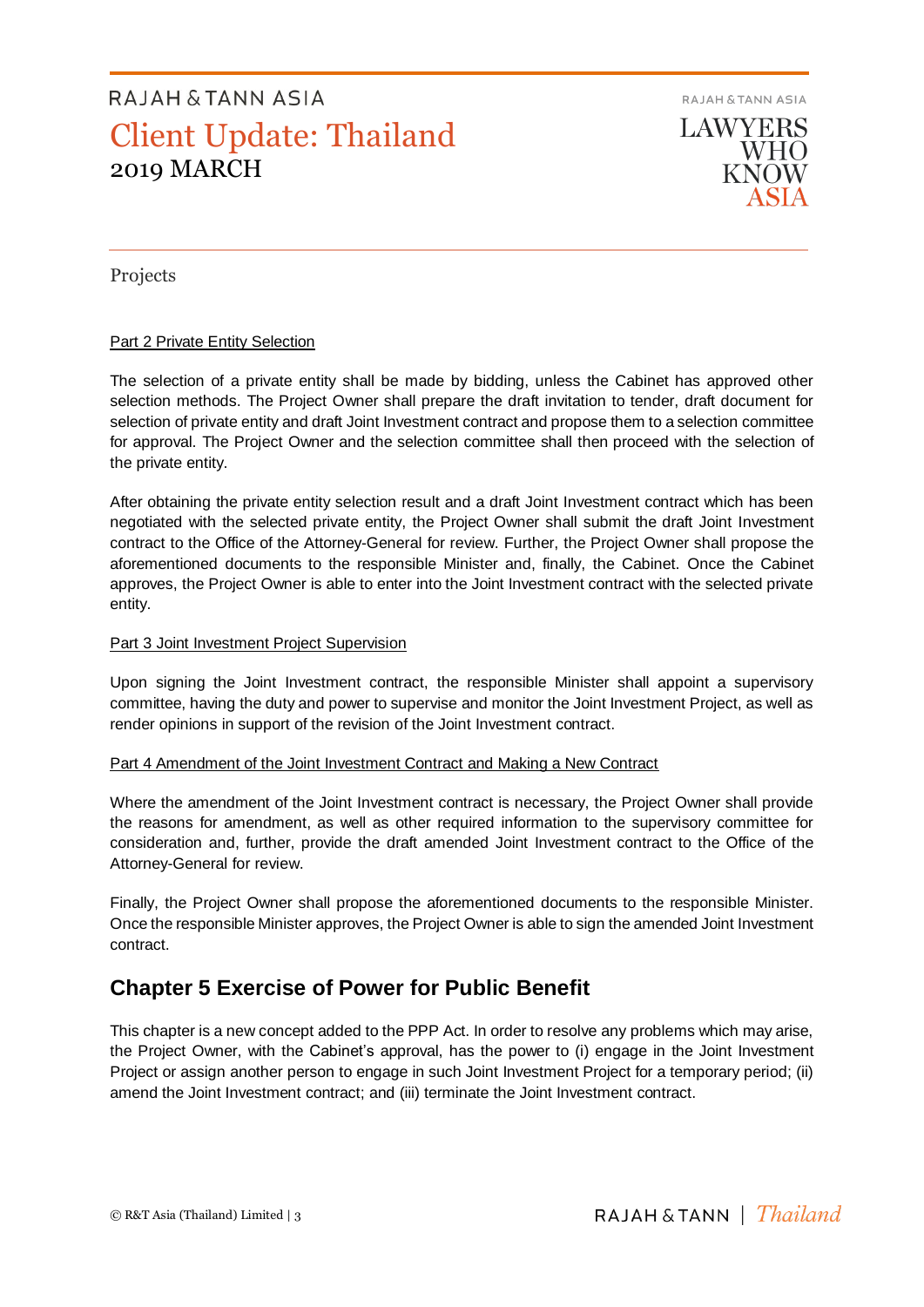RAJAH & TANN ASIA **LAWYERS WHO KNOW** 

Projects

## **Chapter 6 Public-Private Partnership Promotion Fund**

A fund shall be established within the Ministry of Finance, called the "Public-Private Partnership Promotion Fund", so as to support the implementation of the PPP Act.

## **Chapter 7 Miscellany**

Within 30 days from the date of execution of the Joint Investment contract, the Project Owner shall disclose a summary of the Joint Investment Project's details to the public.

## **Chapter 8 Penalty**

A member of the selection committee who acts contrary to Section 37 of the PPP Act shall be subject to imprisonment not exceeding three years and/or a fine not exceeding THB 600,000. Section 37 makes it an offence for the member to conduct the following acts during his or her tenure as member and within two years from the date on which the Project Owner entered into a Joint Investment contract with the selected private entity:

- (1) becoming a board member, person having management authority or advisor in a private entity that has been selected for investment in a Joint Investment Project for which he or she acted as a member of the selection committee; and
- (2) holding shares in a private entity under (1) in an amount exceeding zero point five percent of the paid up share capital, whether by himself or herself or by his or her spouse or a non sui juris child.

\* \* \*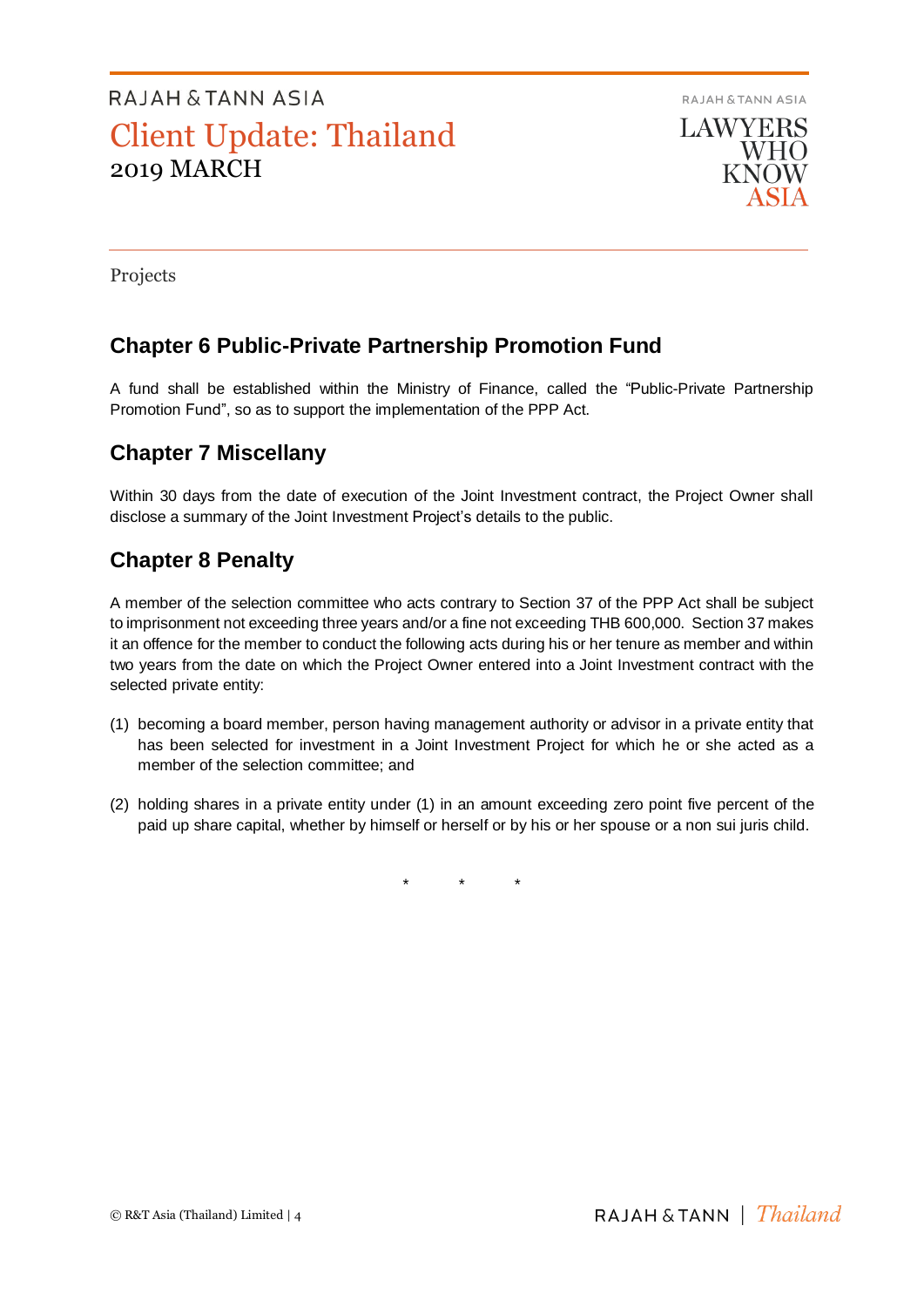**RAJAH & TANN ASIA** 

**LAWYERS** WHO<br>KNOW ASIA

# **Contacts**



**Surasak Vajasit** Managing Partner

D (66) 2656 1991 F (66) 2656 0833 surasak.v@rajahtann.com



**Supawat Srirungruang** Partner

D (66) 2656 1991 F (66) 2656 0833 [supawat.s@rajahtann.com](mailto:supawat.s@rajahtann.com)



**Pakpoom Suntornvipat** Partner

D (66) 2656 1991 F (66) 2656 0833 pakpoom.s@rajahtann.com



**Piroon Saengpakdee** Partner

D (66) 2656 1991 F (66) 2656 0833 piroon.s@rajahtann.com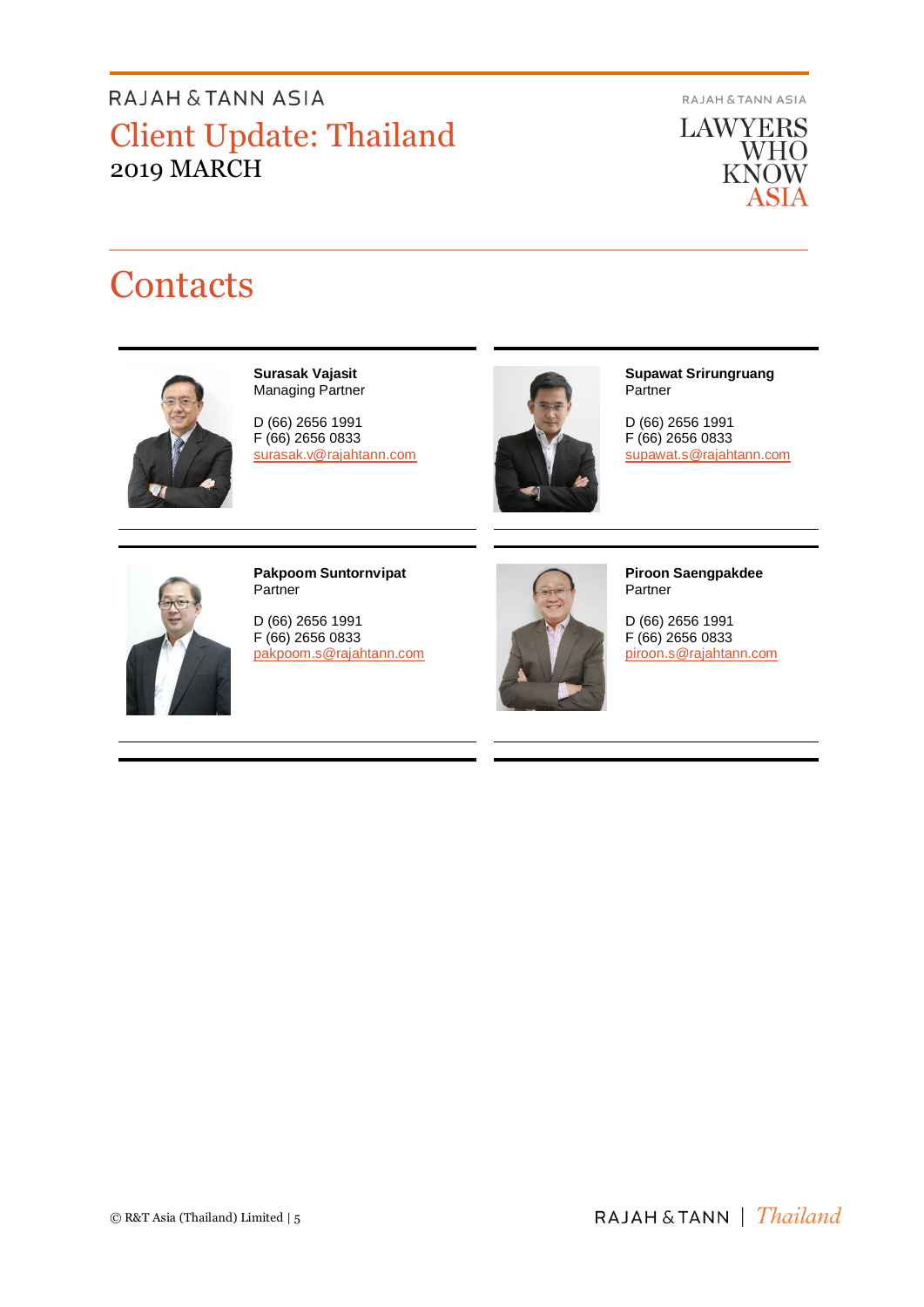RAJAH & TANN ASIA

**LAWYERS WHO** KNOW

# Our Regional Contacts

#### RAJAH & TANN | Singapore

**Rajah & Tann Singapore LLP** T +65 6535 3600 F +65 6225 9630 sg.rajahtannasia.com

### R&T SOK&HENG | Cambodia

**R&T Sok & Heng Law Office** T +855 23 963 112 / 113 F +855 23 963 116 kh.rajahtannasia.com

RAJAH & TANN 立杰上海 SHANGHAI REPRESENTATIVE OFFICE | China

#### **Rajah & Tann Singapore LLP Shanghai Representative Office** T +86 21 6120 8818 F +86 21 6120 8820 cn.rajahtannasia.com

#### ASSEGAF HAMZAH & PARTNERS | Indonesia

#### **Assegaf Hamzah & Partners**

**Jakarta Office** T +62 21 2555 7800 F +62 21 2555 7899

### **Surabaya Office**

T +62 31 5116 4550 F +62 31 5116 4560 www.ahp.co.id

### RAJAH & TANN | Lao PDR

**Rajah & Tann (Laos) Sole Co., Ltd.** T +856 21 454 239 F +856 21 285 261 la.rajahtannasia.com

### **CHRISTOPHER & LEE ONG** | Malaysia

**Christopher & Lee Ong** T +60 3 2273 1919 F +60 3 2273 8310 www.christopherleeong.com

#### RAJAH & TANN NK LEGAL | Myanmar

**Rajah & Tann NK Legal Myanmar Company Limited** T +95 9 7304 0763 / +95 1 9345 343 / +95 1 9345 346 F +95 1 9345 348 mm.rajahtannasia.com

**GATMAYTAN YAP PATACSIL GUTIERREZ & PROTACIO (C&G LAW)** | *Philippines* 

**Gatmaytan Yap Patacsil Gutierrez & Protacio (C&G Law)**  T +632 894 0377 to 79 / +632 894 4931 to 32 / +632 552 1977 F +632 552 1978 www.cagatlaw.com

### RAJAH & TANN | *Thailand*

**R&T Asia (Thailand) Limited** T +66 2 656 1991 F +66 2 656 0833 th.rajahtannasia.com

RAJAH & TANN LCT LAWYERS | Vietnam

#### **Rajah & Tann LCT Lawyers**

**Ho Chi Minh City Office** T +84 28 3821 2382 / +84 28 3821 2673 F +84 28 3520 8206

**Hanoi Office** T +84 24 3267 6127 F +84 24 3267 6128

www.rajahtannlct.com

Member firms are constituted and regulated in accordance with local legal requirements and where regulations require, are independently owned and managed. Services are provided independently by each Member firm pursuant to the applicable terms of engagement between the Member firm and the client.